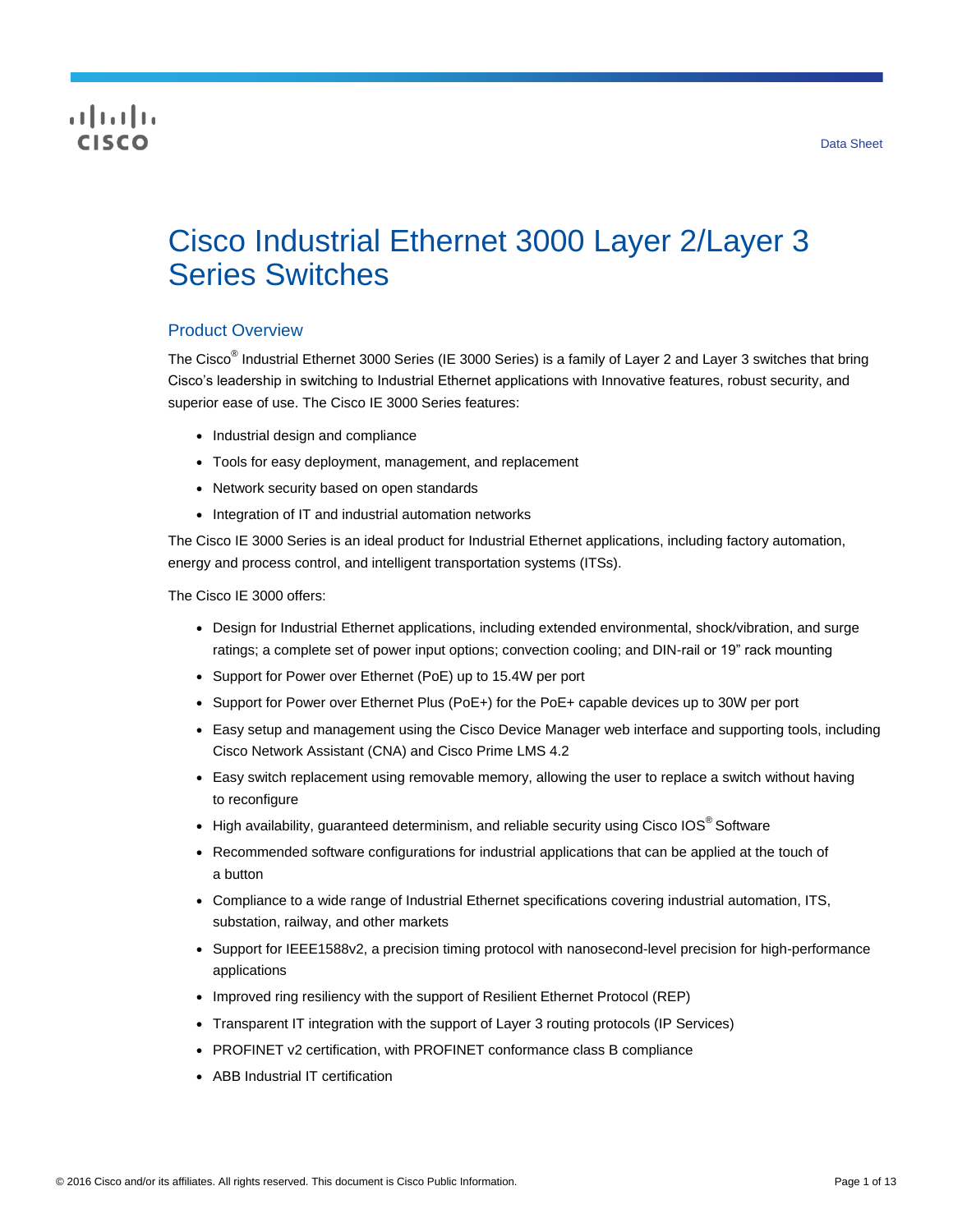# **Configurations**

The Cisco IE 3000 Series software, based on Cisco IOS Software, is a rich suite of intelligent services, supporting high availability, quality of service (QoS), and security features.



The Cisco IE 3000 Series includes the following products:

#### **Table 1.** Cisco IE 3000 Switches

| <b>Description</b>            | <b>Specification</b>                                                                                                                                                                                                                                                             |
|-------------------------------|----------------------------------------------------------------------------------------------------------------------------------------------------------------------------------------------------------------------------------------------------------------------------------|
| <b>Cisco IE-3000-4TC</b><br>п | • 4 Ethernet 10/100 ports and 2 dual-purpose uplinks (each dual-purpose uplink port has one active port<br>either 10/100/1000 copper or SFP fiber<br>• Support up to two expansion modules with various combinations<br>• DC input range 18VDC-60VDC<br>• Layer 2 LAN Base Image |
| <b>Cisco IE-3000-4TC-E</b>    | • Same as IE-3000-4TC with Layer 3 IP Services Image                                                                                                                                                                                                                             |
| <b>Cisco IE-3000-8TC</b>      | • 8 Ethernet 10/100 ports and 2 dual-purpose uplinks (each dual-purpose uplink port has one active port<br>either 10/100/1000 copper or SFP fiber<br>• Support up to two expansion modules with various combinations<br>• DC input range 18VDC-60VDC<br>• Layer 2 LAN Base Image |
| <b>Cisco IE-3000-8TC-E</b>    | • Same as IE-3000-8TC with Layer 3 IP Services Image                                                                                                                                                                                                                             |
| Cisco IEM-3000-8TM=           | ● Expansion copper Module for Cisco IE-3000-4TC, IE-3000-8TC, IE-3000-4TC-E, and IE-3000-8TC-E<br>switches, eight 10/100 TX ports                                                                                                                                                |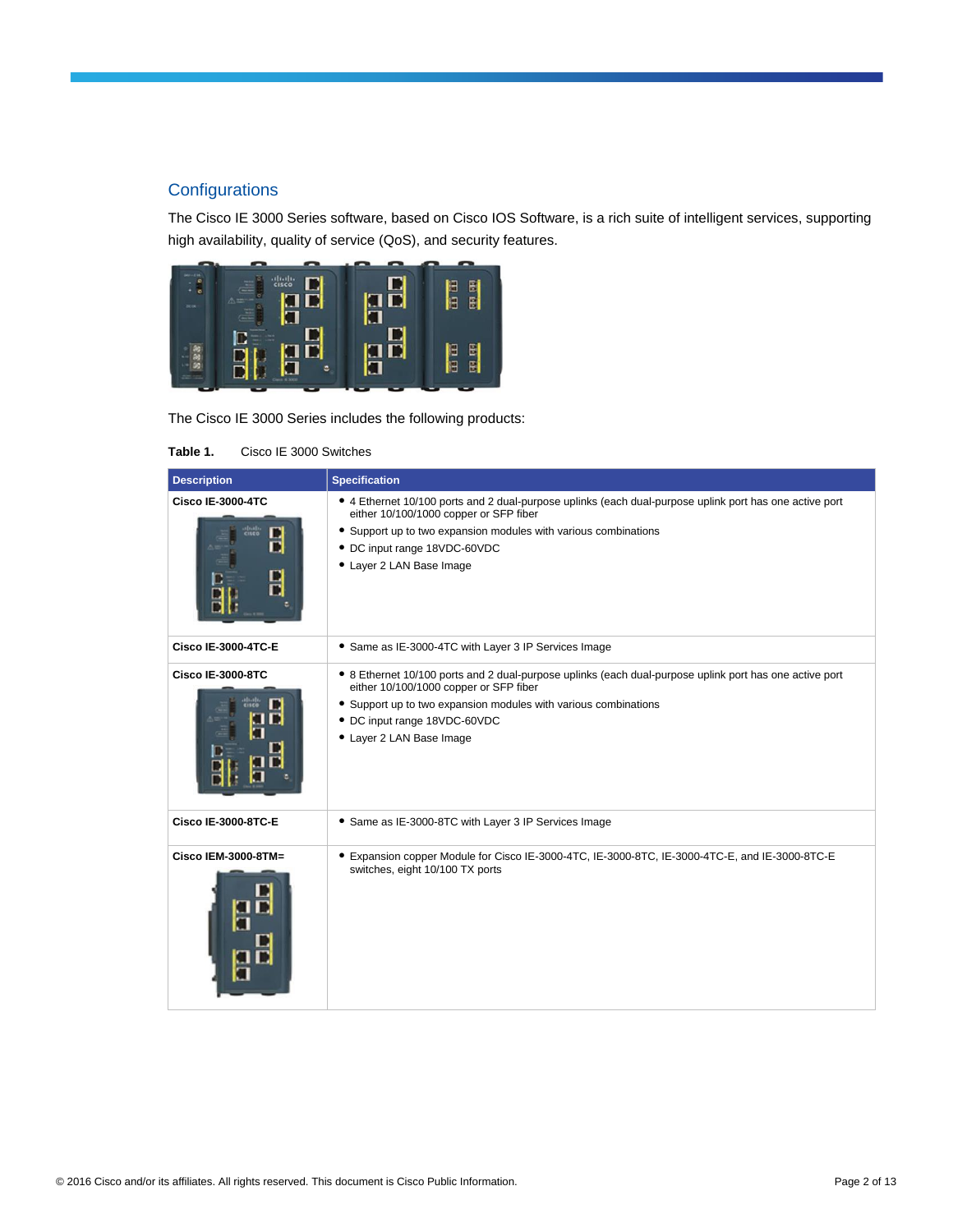| <b>Description</b>                         | <b>Specification</b>                                                                                                                                                                                                                     |
|--------------------------------------------|------------------------------------------------------------------------------------------------------------------------------------------------------------------------------------------------------------------------------------------|
| Cisco IEM-3000-8FM=<br>ian<br>몗<br>面面<br>몖 | ● Expansion FX Fiber Module for Cisco IE-3000-4TC, IE-3000-8TC, IE-3000-4TC-E, and IE-3000-8TC-E<br>switches, eight 100 FX ports                                                                                                         |
| Cisco PWR-IE50W-AC=                        | ● Expansion Power Module for Cisco IE-3000-4TC, IE-3000-8TC, IE-3000-4TC-E and IE-3000-8TC-E<br>switches, supports input AC 100-240V/1.25A or Input DC 125-250V/1A, Output DC 24V/2.1A, DIN-Rail<br>Mount, compatible with PWR-IE3000-AC |
| Cisco PWR-IE50W-AC-IEC=<br>DC OR           | ● Expansion Power Module for Cisco IE-3000-4TC, IE-3000-8TC, IE-3000-4TC-E and IE-3000-8TC-E<br>switches, supports Input AC 100-240V/1.25A 50-60Hz, Output DC 24V/2.1A, IEC Plug, DIN-Rail Mount                                         |
| Cisco IEM-3000-4SM=<br>l<br>H              | • Expansion SFP Module for IE-3000-4TC, IE-3000-8TC, IE-3000-4TC-E, and IE-3000-8TC-E switches, 4<br>100MB SFP ports<br>· Minimum IOS release 15.0(2)EY                                                                                  |
| Cisco IEM-3000-8SM=                        | ● Expansion SFP Module for IE-3000-4TC, IE-3000-8TC, IE-3000-4TC-E, and IE-3000-8TC-E switches, 8<br>100MB SFP ports<br>· Minimum IOS release 15.0(2)EY                                                                                  |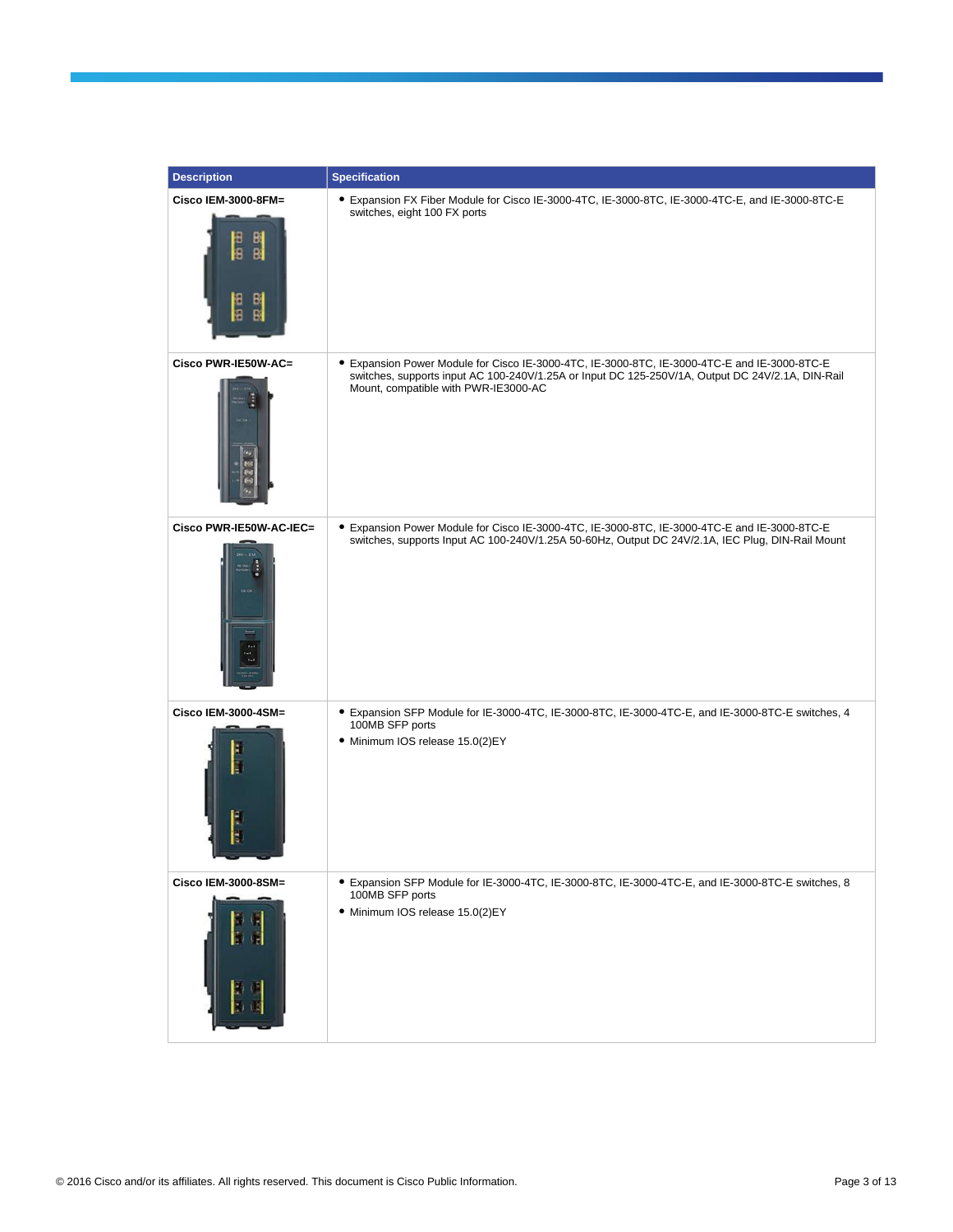| <b>Description</b>                       | <b>Specification</b>                                                                                                                                                                                                                                                           |
|------------------------------------------|--------------------------------------------------------------------------------------------------------------------------------------------------------------------------------------------------------------------------------------------------------------------------------|
| Cisco IEM-3000-4PC=                      | • Expansion PoE module for IE-3000-4TC, IE-3000-8TC, IE-3000-4TC-E, and IE-3000-8TC-E switches,<br>support 4 ports 10/100 PoE/PoE+. External power source is required (44-57 VDC for PoE/ 50-57 VDC for<br>$PoE+$<br>· Minimum IOS release 15.0(2)EY2                          |
| Cisco IEM-3000-4PC-4TC=                  | • Expansion PoE module for IE-3000-4TC, IE-3000-8TC, IE-3000-4TC-E, and IE-3000-8TC-E switches,<br>support 4 ports 10/100 PoE/PoE+ and 4 ports non-PoE ports. External power source is required (44-57<br>VDC for PoE/ 50-57 VDC for PoE+)<br>· Minimum IOS release 15.0(2)EY2 |
| Cisco PWR-IE65W-PC-AC=<br>$rac{1}{1000}$ | • AC-DC Power Module for PoE solution, Input AC 100-240V/1.4A, 50-60Hz or Input DC 125-250V/1A.<br>Output 54VDC/1.2 A, DIN-Rail Mount                                                                                                                                          |
| Cisco PWR-IE65W-PC-DC=<br>abalo<br>cisco | • DC-DC Power Module for PoE solution, Input DC 18-60 V/4.3A, Output DC 54V/1.2A, DIN-Rail Mount                                                                                                                                                                               |

#### Industrial Ethernet Applications

The new Cisco IE 3000 Series is an ideal product for a variety of Industrial Ethernet applications:

● **Industrial automation:** The Cisco IE 3000 is designed to support a wide array of Industrial Ethernet protocols for automation. The Cisco IE 3000 features a programmable logic controller (PLC) form-factor design with extended environmental ratings, convection cooling, DIN-rail mounting, redundant 24VDC power input, alarm relays, and surge/noise immunity. The Cisco IE 3000 software and configuration tools allow for easy setup, optimized for Industrial Ethernet applications (for example, EtherNet/IP). Multicast control, traffic prioritization, and security features are specified in default templates recommended for these protocols.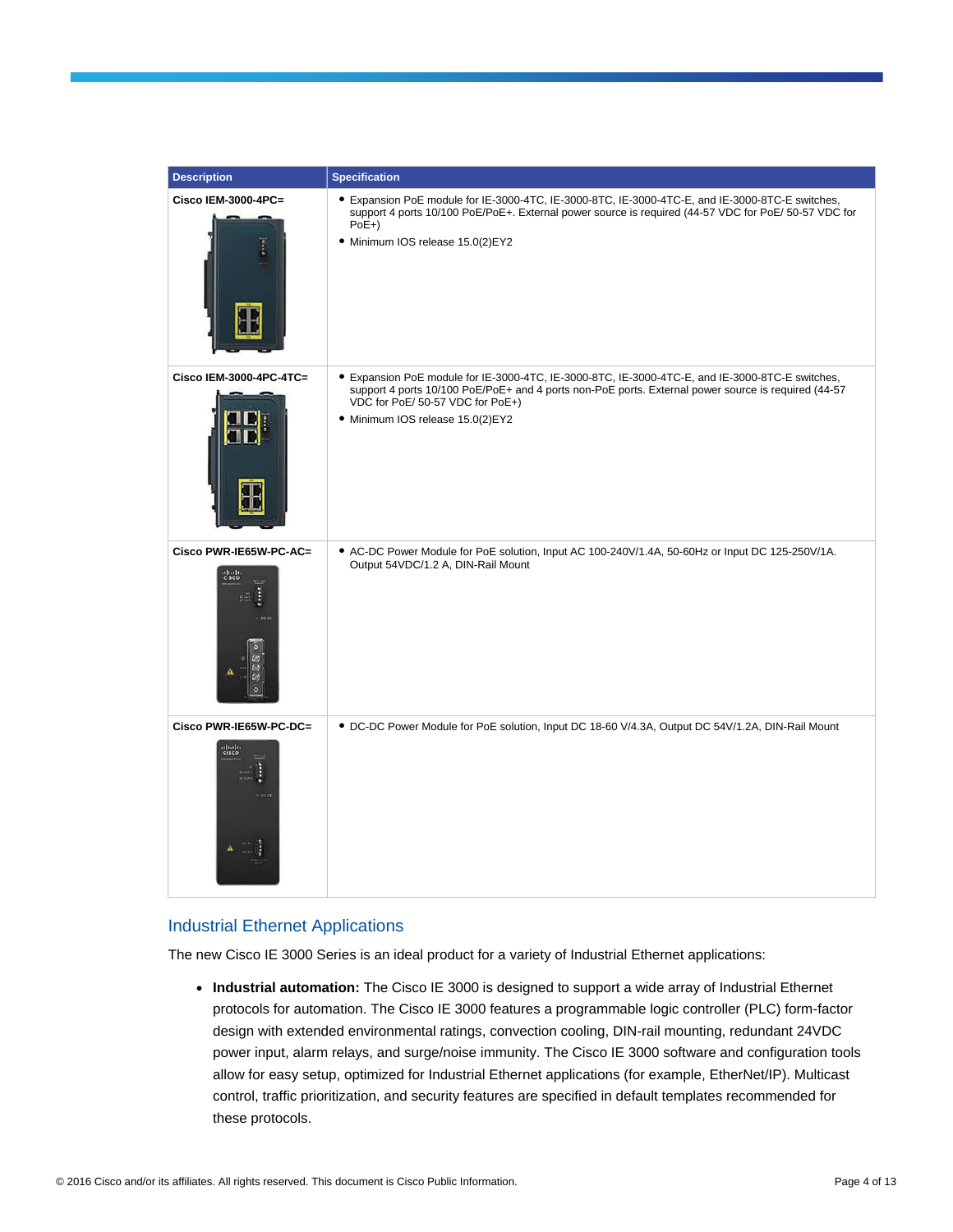- **ITS:** The Cisco IE 3000 supports ITS and other applications for outdoor video and traffic or transportation systems control. The switch supports compliance to NEMA TS-2, a variety of gigabit fiber uplinks, and AC and DC power input options, while Cisco IOS Software supports critical ITS features, including virtual LAN (VLAN), QoS, Internet Group Management Protocol (IGMP) snooping, and security access control lists (ACLs).
- **Substations:** The Cisco IE 3000 is fully compliant to substation automation specifications, including IEC61850 and IEEE1613. The switch supports high-speed ring recovery; fiber access and uplink ports; AC, DC, and a variety of power input options for the substation environments.
- **Other applications:** The Cisco IE 3000 can be deployed in railway, military, Metro Ethernet, and other applications requiring unique environmental, form factor, or power inputs in harsh environments.

Table 2 gives the features and benefits of the Cisco IE 3000 Series. Table 3 gives the hardware specifications, and Table 4 gives the power specifications. Table 5 lists the management and standards support, and Table 6 provides the safety and compliance information.

| Features and Benefits of Cisco IE 3000 Series<br>Table 2. |
|-----------------------------------------------------------|
|-----------------------------------------------------------|

| Category                                | <b>Feature/Benefit</b>                                                                                                                                                                                                                                                                                                                                                                                                                                                                                                                                                                                                                                                                                                                                                                            |  |  |  |  |
|-----------------------------------------|---------------------------------------------------------------------------------------------------------------------------------------------------------------------------------------------------------------------------------------------------------------------------------------------------------------------------------------------------------------------------------------------------------------------------------------------------------------------------------------------------------------------------------------------------------------------------------------------------------------------------------------------------------------------------------------------------------------------------------------------------------------------------------------------------|--|--|--|--|
| Designed for industrial<br>applications | • Extended temperature, vibration, shock and surge, and noise immunity ratings comply to specifications for<br>automation, ITS, and substation environments.                                                                                                                                                                                                                                                                                                                                                                                                                                                                                                                                                                                                                                      |  |  |  |  |
|                                         | • Compact, PLC-style form factor is ideal for deployment in industrial environments.                                                                                                                                                                                                                                                                                                                                                                                                                                                                                                                                                                                                                                                                                                              |  |  |  |  |
|                                         | • DIN-rail, wall, and 19" rack mount options allow for deployments in a variety of control systems.                                                                                                                                                                                                                                                                                                                                                                                                                                                                                                                                                                                                                                                                                               |  |  |  |  |
|                                         | • Variety of power input options covers a wide range of power requirements for Industrial Ethernet applications.                                                                                                                                                                                                                                                                                                                                                                                                                                                                                                                                                                                                                                                                                  |  |  |  |  |
|                                         | • Up to 300 deployment configurations, supporting a range of access port densities, copper and fiber uplinks,<br>fiber access ports, and power input, deliver flexibility in deployment.                                                                                                                                                                                                                                                                                                                                                                                                                                                                                                                                                                                                          |  |  |  |  |
|                                         | • Support for SFP modules provides uplink connectivity supporting 100BASE-LX, 100BASE-FX, 1000BASE-<br>SX, 1000BASE-LX, and 1000BASE-ZX options.                                                                                                                                                                                                                                                                                                                                                                                                                                                                                                                                                                                                                                                  |  |  |  |  |
|                                         | • Alarm relay contacts can be used for an external alert system.                                                                                                                                                                                                                                                                                                                                                                                                                                                                                                                                                                                                                                                                                                                                  |  |  |  |  |
| Ease of deployment,<br>management, and  | • Cisco Express Setup simplifies initial configuration with a web browser, eliminating the need for more<br>complex terminal emulation programs.                                                                                                                                                                                                                                                                                                                                                                                                                                                                                                                                                                                                                                                  |  |  |  |  |
| replacement                             | • Cisco Smartports templates provide the option to apply a default global or interface-level macro with a<br>recommended configuration, allowing the user to easily set up the switch in a configuration optimized for the<br>specific application.                                                                                                                                                                                                                                                                                                                                                                                                                                                                                                                                               |  |  |  |  |
|                                         | • Smartports templates for EtherNet/IP provide an optimized setup for these Industrial Ethernet protocols at the<br>touch of a button.                                                                                                                                                                                                                                                                                                                                                                                                                                                                                                                                                                                                                                                            |  |  |  |  |
|                                         | • Swappable Flash memory is ideal for quick and easy switch replacement. Memory can be moved from one<br>switch to another, so a switch can be replaced without the need to reconfigure software features.                                                                                                                                                                                                                                                                                                                                                                                                                                                                                                                                                                                        |  |  |  |  |
|                                         | • The Cisco IE 3000 can be managed by PROFINET based management tools. The IE 3000 has PROFINET<br>v2 certification, with PROFINET conformance class B compliance.                                                                                                                                                                                                                                                                                                                                                                                                                                                                                                                                                                                                                                |  |  |  |  |
|                                         | • Simple Network Management Protocol (SNMP) (v1/v2/v3) support allows for management using traditional<br>IT-based management tools, including CiscoWorks.                                                                                                                                                                                                                                                                                                                                                                                                                                                                                                                                                                                                                                        |  |  |  |  |
|                                         | • Device Manager allows web-based switch configurations.                                                                                                                                                                                                                                                                                                                                                                                                                                                                                                                                                                                                                                                                                                                                          |  |  |  |  |
|                                         | • DHCP port-based allocation retains the IP address on a per port basis and simplifies the end-host<br>replacement in an industrial setting.                                                                                                                                                                                                                                                                                                                                                                                                                                                                                                                                                                                                                                                      |  |  |  |  |
|                                         | • HTTPS access                                                                                                                                                                                                                                                                                                                                                                                                                                                                                                                                                                                                                                                                                                                                                                                    |  |  |  |  |
|                                         | • Embedded Event Manager (EEM) provides real-time network event detection and on board automation                                                                                                                                                                                                                                                                                                                                                                                                                                                                                                                                                                                                                                                                                                 |  |  |  |  |
|                                         | • Cisco Network Assistant (CNA) is a no-charge, Windows-based application that simplifies the administration<br>of networks of up to 250 users. It supports the Cisco IE 3000 and a wide range of Cisco Catalyst <sup>®</sup> intelligent<br>switches. With CNA, users can manage Cisco Catalyst switches and launch the device managers of Cisco<br>integrated services routers and Cisco Aironet® WLAN access points. Configuration wizards need just a few<br>user inputs to automatically configure the switch to optimally handle different types of traffic: control, voice,<br>video, multicast, and high-priority data. For detailed CNA support information, please go to<br><http: en="" list.html="" notes="" prod="" products="" ps5931="" release="" us="" www.cisco.com=""></http:> |  |  |  |  |
|                                         | • Cisco Prime LMS support. For detailed information, please go to<br><http: device="" en="" list.html="" products="" ps11200="" support="" tables="" us="" www.cisco.com=""></http:>                                                                                                                                                                                                                                                                                                                                                                                                                                                                                                                                                                                                              |  |  |  |  |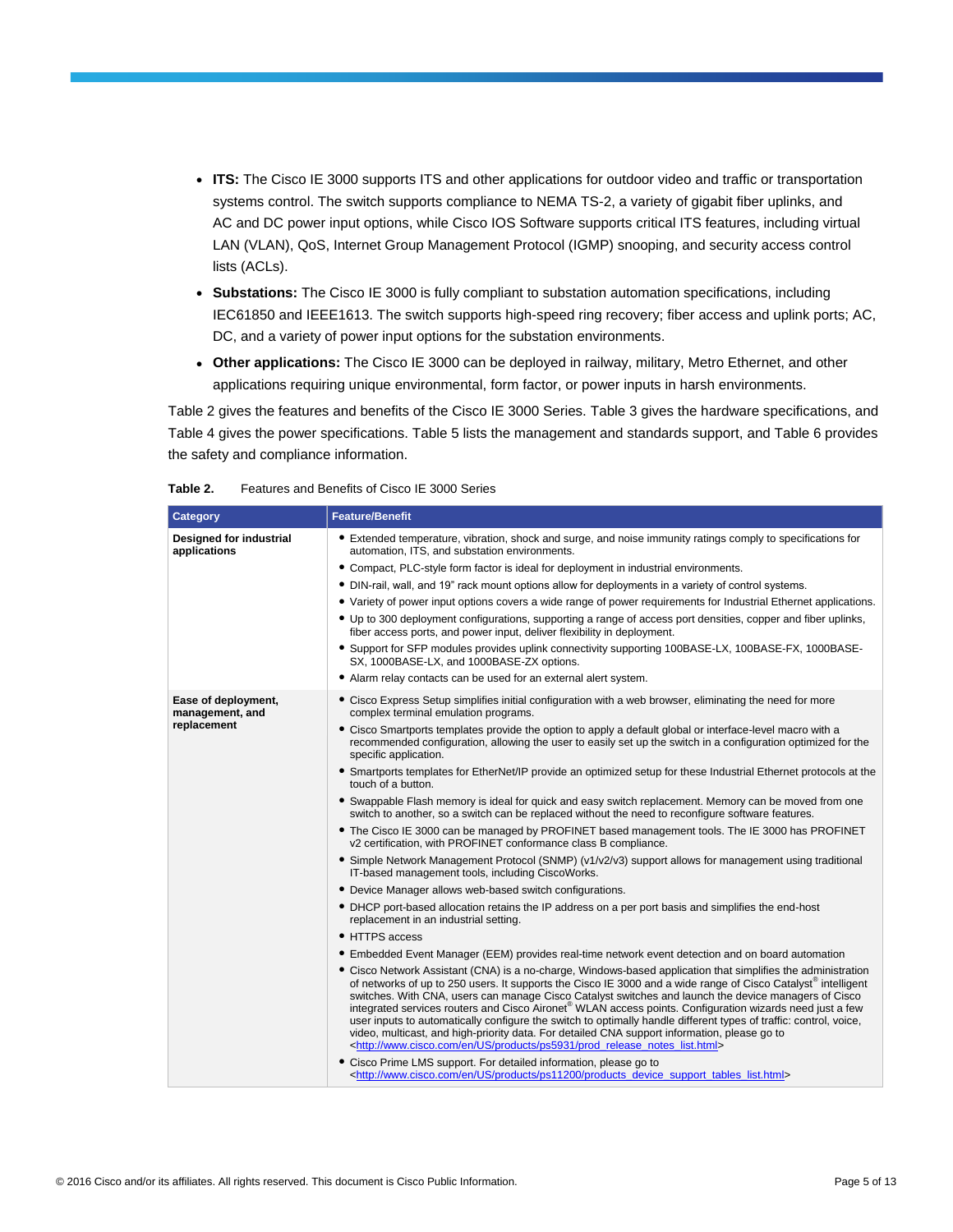| Category                     | <b>Feature/Benefit</b>                                                                                                                                                                                                                                                                                                |  |  |  |  |
|------------------------------|-----------------------------------------------------------------------------------------------------------------------------------------------------------------------------------------------------------------------------------------------------------------------------------------------------------------------|--|--|--|--|
| Availability and scalability | • Virtual LANs (VLANs) allow for logical segmentation for a network for optimal use of bandwidth.                                                                                                                                                                                                                     |  |  |  |  |
|                              | • 802.1q trunking                                                                                                                                                                                                                                                                                                     |  |  |  |  |
|                              | • QoS classifies and prioritizes data, guaranteeing determinism for mission-critical data.                                                                                                                                                                                                                            |  |  |  |  |
|                              | • IGMPv3 snooping provides fast client joins and leaves of multicast streams and limits bandwidth-intensive<br>traffic to only the requestors. An additional querier allows this operation in a Layer 2 only environment.                                                                                             |  |  |  |  |
|                              | • IGMP filtering provides multicast authentication by filtering out no subscribers and limits the number of<br>concurrent multicast streams available per port.                                                                                                                                                       |  |  |  |  |
|                              | • Per-port broadcast, multicast, and unicast storm control prevents faulty end stations from degrading overall<br>systems performance.                                                                                                                                                                                |  |  |  |  |
|                              | • IEEE 802.1d Spanning Tree Protocol support for redundant backbone connections and loop-free networks<br>simplifies network configuration and improves fault tolerance.                                                                                                                                              |  |  |  |  |
|                              | • EtherChannel LACP support for quick recovery and bandwidth utilization                                                                                                                                                                                                                                              |  |  |  |  |
|                              | • FlexLinks for fast recovery                                                                                                                                                                                                                                                                                         |  |  |  |  |
|                              | • Cisco Hot Standby Router Protocol (HSRP) is supported to create redundant, failsafe routing topologies.                                                                                                                                                                                                             |  |  |  |  |
|                              | • Resilient Ethernet Protocol, scalable up to 130 nodes with a very fast convergence, 50ms.                                                                                                                                                                                                                           |  |  |  |  |
| <b>Security</b>              | • IEEE 802.1x with VLAN assignment, guest VLAN, and voice VLAN allows dynamic port-based security,<br>providing user authentication.                                                                                                                                                                                  |  |  |  |  |
|                              | • Port-based ACLs for Layer 2 interfaces allow application of security policies on individual switch ports.                                                                                                                                                                                                           |  |  |  |  |
|                              | • MAC address filtering prevents the forwarding of any type of packet with a matching MAC address.                                                                                                                                                                                                                    |  |  |  |  |
|                              | • Secure Shell (SSH) Protocol v2 and SNMPv3 provide network security by encrypting administrator traffic<br>during Telnet and SNMP sessions. SSHv2 and the cryptographic version of SNMPv3 require a special<br>cryptographic software image because of U.S. export restrictions.                                     |  |  |  |  |
|                              | • TACACS+ and RADIUS authentication enable centralized control of the switch and restrict unauthorized<br>users from altering the configuration.                                                                                                                                                                      |  |  |  |  |
|                              | • MAC address notification allows administrators to be notified of users added to or removed from the network.                                                                                                                                                                                                        |  |  |  |  |
|                              | • Dynamic Host Configuration Protocol (DHCP) snooping allows administrators to help ensure consistent<br>mapping of IP to MAC addresses. This can be used to prevent attacks that attempt to poison the DHCP<br>binding database and to rate limit the amount of DHCP traffic that enters a switch port.              |  |  |  |  |
|                              | • DHCP Interface Tracker (Option 82) augments a host IP address request with the switch port ID.                                                                                                                                                                                                                      |  |  |  |  |
|                              | • Port security secures the access to an access or 802.1q trunk port based on MAC address.                                                                                                                                                                                                                            |  |  |  |  |
|                              | • After a specific time frame, the aging feature removes the MAC address from the switch to allow another<br>device to connect to the same port.                                                                                                                                                                      |  |  |  |  |
|                              | • Trusted Boundary provides the ability to trust the QoS priority settings if an IP phone is present and to disable<br>the trust setting if the IP phone is removed, thereby preventing a malicious user from overriding prioritization<br>policies in the network.                                                   |  |  |  |  |
|                              | • Up to 512 ACLs are supported, with two profiles: Security (384 Security ACL entries and 128 QoS policies)<br>and QoS (128 Security ACL entries and 384 QoS polices).                                                                                                                                                |  |  |  |  |
|                              | • Cisco standard and extended IP security router ACLs define security policies on routed interfaces for control-<br>plane and data-plane traffic.                                                                                                                                                                     |  |  |  |  |
|                              | • Dynamic ARP Inspection helps ensure user integrity by preventing malicious users from exploiting the<br>insecure nature of the ARP protocol.                                                                                                                                                                        |  |  |  |  |
|                              | • DHCP Snooping prevents malicious users from spoofing a DHCP server and sending out bogus addresses.<br>This feature is used by other primary security features to prevent a number of other attacks such as ARP<br>poisoning.                                                                                       |  |  |  |  |
|                              | • IP source guard prevents a malicious user from spoofing or taking over another user's IP address by creating<br>a binding table between client's IP and MAC address, port, and VLAN.                                                                                                                                |  |  |  |  |
|                              | • Support for private VLANs and SXP (SGT Exchange Protocol)                                                                                                                                                                                                                                                           |  |  |  |  |
| High-performance IP routing  | • Inter-VLAN IP routing for full Layer 3 routing between 2 or more VLANs.                                                                                                                                                                                                                                             |  |  |  |  |
|                              | • Basic IP unicast routing protocols (static, Routing Information Protocol Version 1 [RIPv1], RIPv2 and RIPng).                                                                                                                                                                                                       |  |  |  |  |
|                              | • Advanced IP unicast routing protocols (Open Shortest Path First [OSPF], Interior Gateway Routing Protocol<br>[IGRP], Enhanced IGRP [EIGRP], Border Gateway Protocol Version 4 [BGPv4], and Intermediate System-to-<br>Intermediate System [IS-IS]) are supported for load balancing and constructing scalable LANs. |  |  |  |  |
|                              | • Protocol Independent Multicast (PIM) for IP multicast routing is supported, including PIM sparse mode (PIM-<br>SM), PIM dense mode (PIM-DM), and PIM sparse-dense mode.                                                                                                                                             |  |  |  |  |
|                              | • Cisco Express Forwarding hardware routing architecture delivers extremely high-performance IP routing.                                                                                                                                                                                                              |  |  |  |  |
|                              | • IPv6 routing (OSPFv6 and EIGRPv6) support in hardware for maximum performance.                                                                                                                                                                                                                                      |  |  |  |  |
|                              | • Policy-based routing (PBR) allows superior control by facilitating flow redirection regardless of the routing<br>protocol configured.                                                                                                                                                                               |  |  |  |  |
|                              | • HSRP provides dynamic load balancing and failover for routed links; up to 32 HSRP links supported per unit.                                                                                                                                                                                                         |  |  |  |  |
|                              | • Support for 1000 multicast groups.                                                                                                                                                                                                                                                                                  |  |  |  |  |
|                              | • VRF-Lite virtualization                                                                                                                                                                                                                                                                                             |  |  |  |  |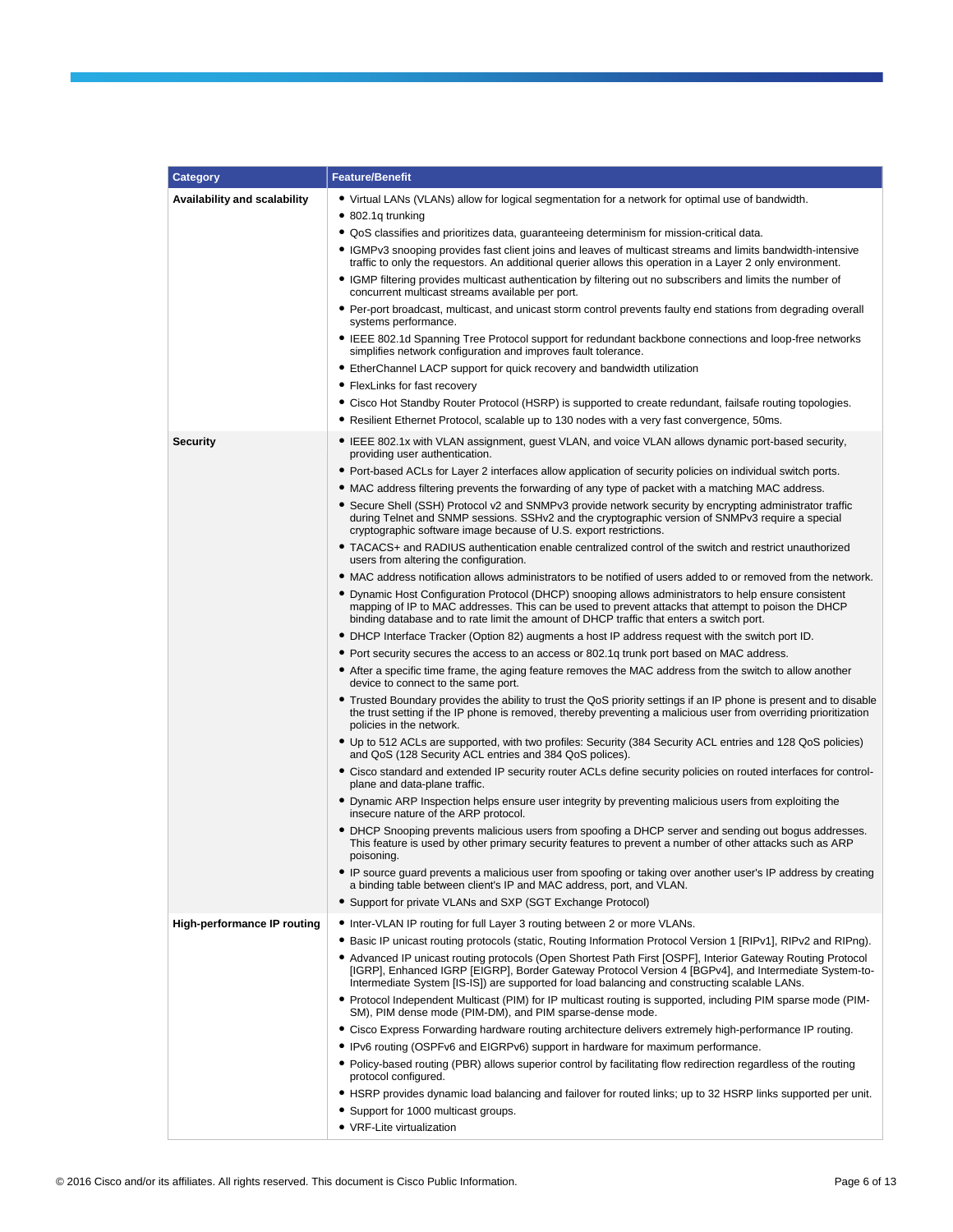| Table 3. | Cisco IE 3000 Series Switch Hardware |  |
|----------|--------------------------------------|--|
|----------|--------------------------------------|--|

| <b>Description</b>                           | <b>Specification</b>                                                                                                                                                                                                                                                                                                                                                                                                                                                                                                                                                                                                                                                                                                                                                                                                                                                                                                                                                                                                                                              |
|----------------------------------------------|-------------------------------------------------------------------------------------------------------------------------------------------------------------------------------------------------------------------------------------------------------------------------------------------------------------------------------------------------------------------------------------------------------------------------------------------------------------------------------------------------------------------------------------------------------------------------------------------------------------------------------------------------------------------------------------------------------------------------------------------------------------------------------------------------------------------------------------------------------------------------------------------------------------------------------------------------------------------------------------------------------------------------------------------------------------------|
| Performance<br><b>Connectors and cabling</b> | . Wire-speed switching, 16 Gbps switching fabric<br>• Forwarding rate based on 64-byte packets: 6.5 Mpps<br>$\bullet$ 128 MB DRAM<br>• 64 MB Compact Flash memory<br>• Configurable up to 8000 MAC addresses (Layer 2)<br>• Configurable up to 2000 MAC addresses (Layer 3)<br>• Configurable up to 256 IGMP multicast groups (Layer 2)<br>• Configurable up to 1000 IGMP groups and multicast routes (Layer 3)<br>• Configurable up to 3,000 unicast routes (Layer 3)<br>• Support jumbo frames up to 9018 bytes on Gigabit uplink port and mini-jumbo frame (system MTU) up to<br>1998 bytes on both 10/100 and 10/100/1000 ports<br>● 10BASE-T ports: RJ-45 connectors, two-pair Category 3, 4, or 5 unshielded twisted-pair (UTP) cabling<br>• 100BASE-TX ports: RJ-45 connectors, two-pair Category 5 UTP cabling<br>• 1000BASE-T ports: RJ-45 connectors, four-pair Category 5 UTP cabling<br>• 1000BASE-SX, -LX/LH, -ZX SFP-based ports: LC fiber connectors (single/multimode fiber)<br>● 100BASE-LX10, -FX: LC fiber connectors (single/multimode fiber) |
| <b>Indicators</b>                            | • Per-port status LED: Link integrity, disabled, activity, speed, full-duplex indications<br>• System-status LED: System, link status, link duplex, link speed, indications                                                                                                                                                                                                                                                                                                                                                                                                                                                                                                                                                                                                                                                                                                                                                                                                                                                                                       |
| <b>Dimensions</b><br>$(H \times W \times D)$ | ● Cisco IE-3000-4TC, Cisco IE-3000-4TC-E: 6.0"W x 5.8"H x 4.4"D (152mm W x 147mm H x 112mm D)<br>● Cisco IE-3000-8TC, Cisco IE-3000-8TC-E: 6.0"W x 5.8"H x 4.4"D (152mm W x 147mm H x 112mm D)<br>● Cisco IEM-3000-8TM=: 3.5"W x 5.8"H x 4.4"D (89mm W x 147mm H x 112mm D)<br>● Cisco IEM-3000-8FM=: 3.5"W x 5.8"H x 4.4"D (89mm W x 147mm H x 112mm D)<br>• Cisco IEM-3000-4SM=: 3.5"W x 5.8"H x 4.4"D (89mm W x 147mm H x 112mm D)<br>● Cisco IEM-3000-8SM=: 3.5"W x 5.8"H x 4.4"D (89mm W x 147mm H x 112mm D)<br>● Cisco IEM-3000-4PC=: 3.5"W x 5.8"H x 4.4"D (89mm W x 147mm H x 112mm D)<br>● Cisco IEM-3000-4PC-4TC=: 3.5"W x 5.8"H x 4.4"D (89mm W x 147mm H x 112mm D)<br>● Cisco PWR-IE50W-AC=: 2.0"W x 5.8"H x 4.4"D (51mm W x 147mm H x 112mm D)<br>● Cisco PWR-IE50W-AC-IEC=: 2.0"W x 5.8"H x 4.4"D (51mm W x 147mm H x 112mm D)<br>● Cisco PWR-IE65W-PC-AC=: 2.6"W x 5.9"H x 4.6"D (66mm W x 150mm H x 117mm D)<br>● Cisco PWR-IE65W-PC-DC=: 2.6"W x 5.9"H x 4.6"D (66mm W x 150mm H x 117mm D)                                                    |
| Weight                                       | ● Cisco IE-3000-4TC, Cisco IE-3000-4TC-E: 4.4 lb (2.0 kg)<br>● Cisco IE-3000-8TC, Cisco IE-3000-8TC-E: 4.4 lb (2.0 kg)<br>● Cisco IEM-3000-8TM=: 2.2 lb (1.0 kg)<br>● Cisco IEM-3000-8FM=: 3.2 lb (1.45 kg)<br>● Cisco IEM-3000-4SM=: 2.5 lb (1.1 Kg)<br>● Cisco IEM-3000-8SM=: 3.0 lb (1.38 Kg)<br>• Cisco IEM-3000-4PC=: 2.4 (1.08 Kg)<br>● Cisco IEM-3000-4PC-4TC=: 2.5 (1.16 Kg)<br>• Cisco PWR-IE50W-AC=: 1.4 lb (0.65 kg)<br>$\bullet$ Cisco PWR-IE50W-AC-IEC=: 1.4 lb (0.65kg)<br>• Cisco PWR-IE65W-PC-DC=: 2.6 (1.18 Kg)<br>● Cisco PWR-IE65W-PC-AC=: 2.7 (1.24 Kg)                                                                                                                                                                                                                                                                                                                                                                                                                                                                                       |
| <b>Environmental ranges</b>                  | • Operating temperature: -40 to 167°F (-40 to 75°C)<br>• Storage temperature: -40 to 185°F (-40 to 85°C)<br>• Operating relative humidity: 10 to 95% (non-condensing)<br>• Operating altitude: Up to 13,000 ft (3963m)<br>• Storage altitude: Up to 15,000 ft (4573m)                                                                                                                                                                                                                                                                                                                                                                                                                                                                                                                                                                                                                                                                                                                                                                                             |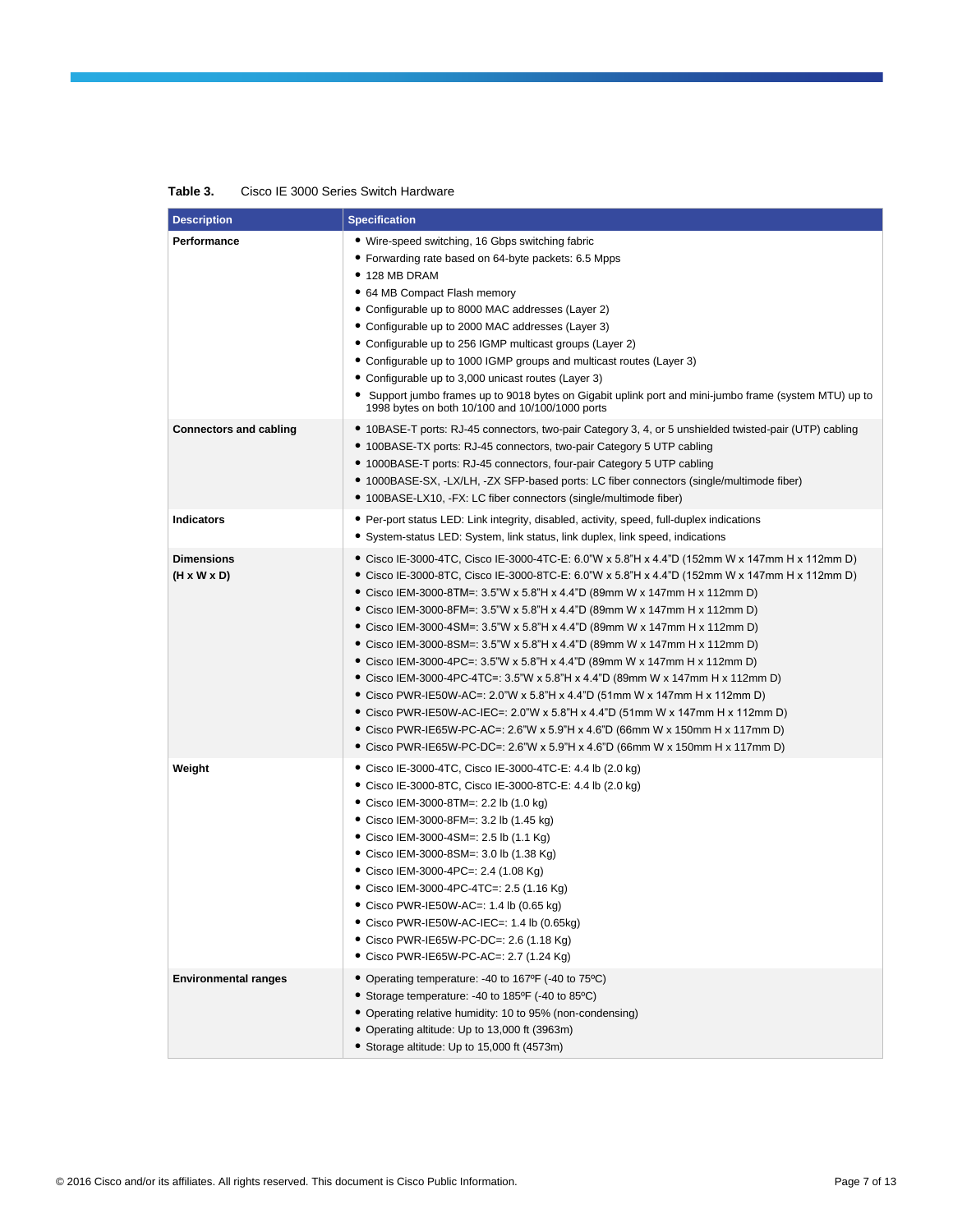| <b>Description</b>        | <b>Specification</b>                              |
|---------------------------|---------------------------------------------------|
| Mean time between failure | • Cisco IE-3000-4TC, Cisco IE-3000-4TC-E: 363,942 |
| (MTBF)                    | ● Cisco IE-3000-8TC, Cisco IE-3000-8TC-E: 329,451 |
|                           | ● Cisco IEM-3000-8TM=: 926,999                    |
|                           | ● Cisco IEM-3000-8FM=: 264,689                    |
|                           | ● Cisco IEM-3000-4SM=: 8,887,990                  |
|                           | • Cisco IEM-3000-8SM=: 7.732.890                  |
|                           | ● Cisco IEM-3000-4PC=: 1,494,990                  |
|                           | ● Cisco IEM-3000-4PC-4TC=: 1,291,440              |
|                           | • Cisco PWR-IE50W-AC=: 1.662.359                  |
|                           | • Cisco PWR-IE50W-AC-IEC=: 1.662.359              |
|                           | • Cisco PWR-IE65W-PC-DC=: 2.468.430               |
|                           | • Cisco PWR-IE65W-PC-AC=: 2,488,401               |

| Table 4. | Power Specifications for Cisco IE3000 Series Switch |  |  |
|----------|-----------------------------------------------------|--|--|
|          |                                                     |  |  |

| <b>Description</b>                      | <b>Specification</b>                                                                                                                                                                                                                                                                                                                          |
|-----------------------------------------|-----------------------------------------------------------------------------------------------------------------------------------------------------------------------------------------------------------------------------------------------------------------------------------------------------------------------------------------------|
| <b>Maximum power consumption</b>        | • Cisco IE-3000-4TC, Cisco IE-3000-4TC-E: 15.1W<br>Cisco IE-3000-8TC, Cisco IE-3000-8TC-E: 15.7W<br>• Cisco IEM-3000-8TM=: 2.8W<br>• Cisco IEM-3000-8FM=: 10.1W<br>• Cisco IEM-3000-4SM=: 7.6W<br>• Cisco IEM-3000-8SM=: 12.2W<br>• Cisco IEM-3000-4PC=: 7.3W<br>● Cisco IEM-3000-4PC-4TC=: 7.9W                                              |
| Input voltage and currents<br>supported | ● Cisco IE-3000-4TC, Cisco IE-3000-8TC, 18-60VDC<br>● Cisco IEM-3000-4PC=, IEM-3000-4PC-4TC=: 44-57V input<br>● Cisco PWR-IE50W-AC=: 100-240VAC/1.25A or 125-250VDC/1A<br>● Cisco PWR-IE50W-AC-IEC=: 100-240VAC/1.25A, 50-60Hz<br>$\bullet$ Cisco PWR-IE65W-PC-DC=: 18-60VDC/4.3A<br>● Cisco PWR-IE65W-PC-AC=: 100-240VAC/1.4A or 125-250V/1A |
| Power rating                            | ● Cisco IE-3000-4TC, Cisco IE-3000-4TC-E: .05KVA<br>● Cisco IE-3000-8TC, Cisco IE-3000-8TC-E: .05KVA                                                                                                                                                                                                                                          |

#### **Table 5.** SFP Transceivers Support for Cisco IE 3000 Series Switch

| <b>Part Number</b>   | <b>Specification</b> | <b>SFP Type</b> | <b>Max</b><br><b>Distance</b> | <b>Cable Type</b> | <b>Temp</b><br>Range | <b>DOM</b><br><b>Support</b> |
|----------------------|----------------------|-----------------|-------------------------------|-------------------|----------------------|------------------------------|
| $GLC$ -FE-100FX-RGD= | 100BASE-FX           | <b>FE</b>       | 2km                           | <b>MMF</b>        | <b>IND</b>           | Yes                          |
| GLC-FE-100LX-RGD     | 100BASE-LX10         | <b>FE</b>       | 10 <sub>km</sub>              | <b>SMF</b>        | <b>IND</b>           | Yes                          |
| $GLC-FE-T-I=$        | 100BASE-T            | <b>FE</b>       | 100m                          | Copper            | <b>IND</b>           | <b>NA</b>                    |
| $GLC$ -FE-100FX=     | 100BASE-FX           | <b>FE</b>       | 2km                           | <b>SMF</b>        | <b>COM</b>           | <b>No</b>                    |
| $GLC$ -FE-100LX=     | 100BASE-LX10         | <b>FE</b>       | 10km                          | <b>SMF</b>        | <b>COM</b>           | <b>No</b>                    |
| $GLC$ -FE-100EX=     | 100BASE-EX           | <b>FE</b>       | 40km                          | <b>SMF</b>        | <b>COM</b>           | <b>No</b>                    |
| $GLC$ -FE-100ZX=     | 100BASE-ZX           | <b>FE</b>       | 80km                          | <b>SMF</b>        | <b>COM</b>           | <b>No</b>                    |
| $GLC$ -FE-100BX-D=   | 100BASE-BX10         | <b>FE</b>       | 10km                          | <b>SMF</b>        | <b>COM</b>           | <b>No</b>                    |
| $GLC$ -FE-100BX-U=   | 100BASE-BX10         | <b>FE</b>       | 10km                          | <b>SMF</b>        | <b>COM</b>           | Yes                          |
| GLC-SX-MM-RGD=       | 1000BASE-SX          | <b>GE</b>       | 550 <sub>m</sub>              | <b>MMF</b>        | <b>IND</b>           | Yes                          |
| GLC-LX-SM-RGD=       | 1000BASE-LX/LH       | <b>GE</b>       | 550m/10km                     | MMF/SMF           | <b>IND</b>           | Yes                          |
| $GLC-ZX-SM-RGD=$     | 1000BASE-ZX          | <b>GE</b>       | 70km                          | <b>SMF</b>        | <b>IND</b>           | Yes                          |
| $GLC-BX40-U-I=$      | 1000BASE-BX40        | <b>GE</b>       | 40km                          | <b>SMF</b>        | <b>IND</b>           | Yes                          |
| $GLC-BX40-D-I=$      | 1000BASE-BX40        | <b>GE</b>       | 40km                          | <b>SMF</b>        | <b>IND</b>           | Yes                          |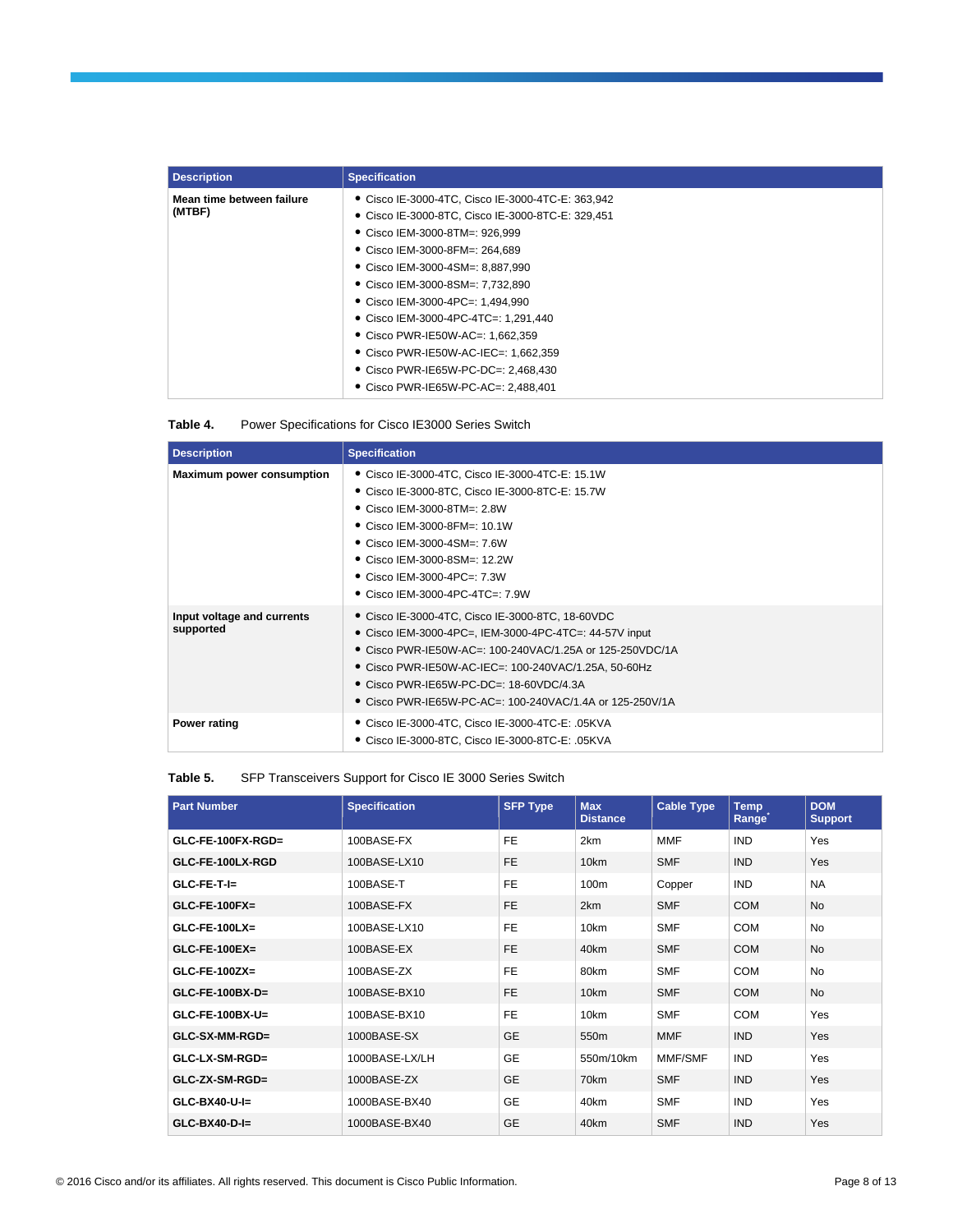| <b>Part Number</b>       | <b>Specification</b> | <b>SFP Type</b> | <b>Max</b><br><b>Distance</b> | <b>Cable Type</b> | <b>Temp</b><br>Range | <b>DOM</b><br><b>Support</b> |
|--------------------------|----------------------|-----------------|-------------------------------|-------------------|----------------------|------------------------------|
| $GLC-BX40-DA-I=$         | 1000BASE-BX40        | <b>GE</b>       | 40km                          | <b>SMF</b>        | <b>IND</b>           | Yes                          |
| GLC-BX80-U-I=            | 1000BASE-BX80        | <b>GE</b>       | 80km                          | <b>SMF</b>        | <b>IND</b>           | Yes                          |
| $GLC-BX80-D-I=$          | 1000BASE-BX80        | <b>GE</b>       | 80km                          | <b>SMF</b>        | <b>IND</b>           | Yes                          |
| GLC-SX-MMD=              | 1000BASE-SX          | <b>GE</b>       | 550m                          | <b>MMF</b>        | <b>EXT</b>           | Yes                          |
| GLC-LH-SMD=              | 1000BASE-LX/LH       | <b>GE</b>       | 550m/10km                     | MMF/SMF           | <b>EXT</b>           | Yes                          |
| GLC-EX-MMD=              | 1000BASE-EX          | <b>GE</b>       | 40km                          | <b>SMF</b>        | <b>EXT</b>           | Yes                          |
| GLC-ZX-MMD=              | 1000BASE-ZX          | <b>GE</b>       | 70km                          | <b>SMF</b>        | <b>EXT</b>           | Yes                          |
| $GLC-BX-D=$              | 1000BASE-BX10        | <b>GE</b>       | 10km                          | <b>SMF</b>        | <b>COM</b>           | Yes                          |
| $GLC-BX-U=$              | 1000BASE-BX10        | <b>GE</b>       | 10 <sub>km</sub>              | <b>SMF</b>        | <b>COM</b>           | Yes                          |
| CWDM-SFP-xxxx= (8 freq)  | CWDM 1000BASE-X      | <b>GE</b>       |                               | <b>SMF</b>        | <b>COM</b>           | Yes                          |
| DWDM-SFP-xxxx= (40 freq) | DWDM 1000BASE-X      | <b>GE</b>       |                               | <b>SMF</b>        | <b>COM</b>           | Yes                          |
| $SFP-GE-S=$              | 1000BASE-SX          | <b>GE</b>       | 550m                          | <b>MMF</b>        | <b>EXT</b>           | Yes                          |
| $SFP-GE-L=$              | 1000BASE-LX/LH       | GE              | 550m/10km                     | MMF/SMF           | <b>EXT</b>           | Yes                          |
| $SFP-GE-Z=$              | 1000BASE-ZX          | <b>GE</b>       | 70km                          | <b>SMF</b>        | <b>EXT</b>           | Yes                          |
| GLC-SX-MM=               | 1000BASE-SX          | <b>GE</b>       | 550m                          | <b>MMF</b>        | <b>COM</b>           | <b>No</b>                    |
| GLC-LH-SM=               | 1000BASE-LX/LH       | <b>GE</b>       | 550m/10km                     | MMF/SMF           | <b>COM</b>           | <b>No</b>                    |
| GLC-ZX-SM=               | 1000BASE-ZX          | <b>GE</b>       | 70km                          | <b>SMF</b>        | <b>COM</b>           | Yes                          |
| $GLC-TE=$                | 1000BASE-T           | <b>GE</b>       | 100m                          | Copper            | <b>EXT</b>           | <b>NA</b>                    |
| $GLC-T=$                 | 1000BASE-T           | <b>GE</b>       | 100m                          | Copper            | <b>COM</b>           | <b>NA</b>                    |

**Note:** For DOM support and for first software release supporting SFP, refer to

[http://www.cisco.com/en/US/products/hw/modules/ps5455/products\\_device\\_support\\_tables\\_list.html.](http://www.cisco.com/en/US/products/hw/modules/ps5455/products_device_support_tables_list.html)

\* If non industrial (i.e., EXT, COM) SFPs are used the switch operating temperature must be derated.

| Table 6. |  | <b>Compliance Specifications</b> |
|----------|--|----------------------------------|
|----------|--|----------------------------------|

| <b>Description</b>                    | <b>Specification</b>                                                                                                                                                                                                                                                                                                                   |
|---------------------------------------|----------------------------------------------------------------------------------------------------------------------------------------------------------------------------------------------------------------------------------------------------------------------------------------------------------------------------------------|
| <b>Standard safety certifications</b> | • UL 60950-1<br>• CSA C22.2 No. 60950-1<br>• TUV/GS to EN 60950-1<br>• CB to IEC 60950-1 with all country deviations<br>$\bullet$ NOM                                                                                                                                                                                                  |
| <b>Mechanical stability</b>           | • IEC 60628-2-27 Shock 20g (operational), 30g (nonoperational)                                                                                                                                                                                                                                                                         |
| <b>Electromagnetic Emissions</b>      | • FCC Part 15 Class A<br>• EN 55022<br>$\bullet$ CISPR 22<br>• CISPR11<br>• VCCI Class A<br>• AS/NZS 3548 Class A<br>$\bullet$ CNS 13438 Class A<br>• KN 22 Class A                                                                                                                                                                    |
| <b>Electromagnetic Immunity</b>       | $\bullet$ EN 55024<br>• AS/NZS CISPR 24<br>$\bullet$ KN 24<br>• IEC/EN 61000-4-2 (Electro Static Discharge)<br>• IEC/EN 61000-4-3 (Radiated Immunity)<br>• IEC/EN 61000-4-4 (Fast Transients)<br>• IEC/EN 61000-4-5 (Surge)<br>• IEC/EN 61000-4-6 (Conducted Immunity)<br>• IEC/EN 61000-4-8 (Power Frequency Magnetic Field Immunity) |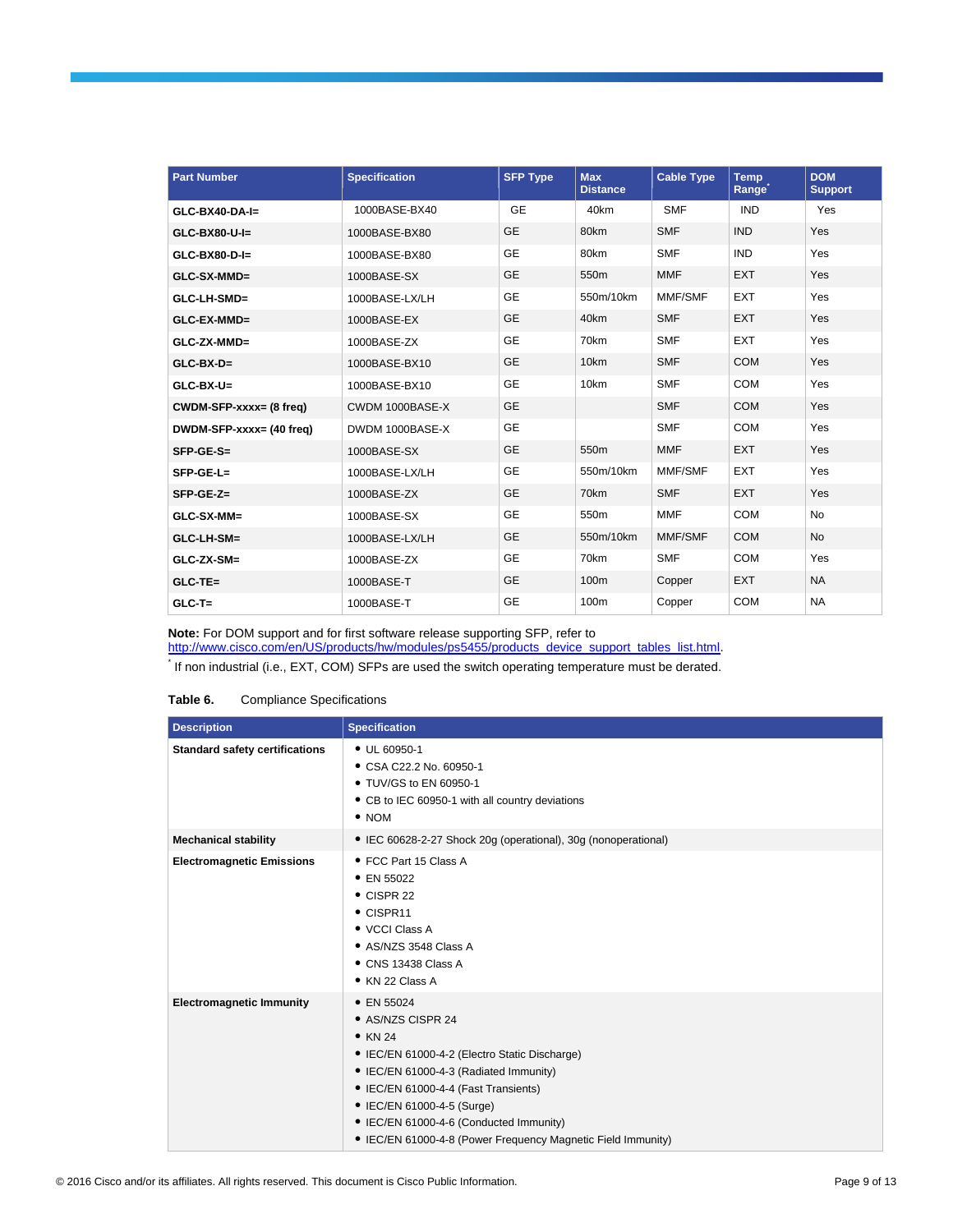| <b>Description</b>             | <b>Specification</b>                                                                                                                                                                                                                                                                                                                                                                                                                                                                                                                                                                                                                                                                                                                                                                                                                                                                                                                                                                                                                                                                                                                                                                                                                                                               |
|--------------------------------|------------------------------------------------------------------------------------------------------------------------------------------------------------------------------------------------------------------------------------------------------------------------------------------------------------------------------------------------------------------------------------------------------------------------------------------------------------------------------------------------------------------------------------------------------------------------------------------------------------------------------------------------------------------------------------------------------------------------------------------------------------------------------------------------------------------------------------------------------------------------------------------------------------------------------------------------------------------------------------------------------------------------------------------------------------------------------------------------------------------------------------------------------------------------------------------------------------------------------------------------------------------------------------|
|                                | • IEC/EN 61000-4-9 (Pulse Magnetic Field Immunity)<br>• IEC/EN 61000-4-10 (Oscillatory Magnetic Field Immunity)<br>• IEC/EN 61000-4-11 (AC power Voltage Immunity)<br>• IEC/EN 61000-4-16 (Low Frequency Conducted CM Disturbances)<br>• IEC/EN 61000-4-17 (Ripple on DC Input Power)<br>• IEC/EN 61000-4-18 (Damped Oscillatory Wave)<br>• IEC/EN 61000-4-29 (Voltage Dips Immunity, DC power)<br>$\bullet$ IEEE C37.90 (Surge)<br>• IEEE C37.90.1 (Fast Transients)<br>• IEEE C37.90.2 (Radiated Immunity)<br>• IEEE C37.90.3 (Electro Static Discharge)                                                                                                                                                                                                                                                                                                                                                                                                                                                                                                                                                                                                                                                                                                                         |
| <b>Industry specifications</b> | • EN 61131-2 Programmable Controllers (EMC/EMI, environmental, mechanical)<br>• IEEE 1613 Power Station and Substation Networking Devices<br>• IEC 61850-3 Power Station and Substation Communication Networks and Systems<br>• EN 61326-1 Electrical Equipment for Measurement, Control and Laboratory Use - EMC<br>• EN 61000-6-1 Immunity for Light Industrial Environments<br>• EN 61000-6-2 Immunity for Industrial Environments<br>• EN 61000-6-4 Emissions for Industrial Environments<br>• TS 61000-6-5 EMC Immunity for Power Station and Substation<br>• EN 50155 Railway, Electronic Equipment on Rolling Stock (EMI/EMC, environmental, mechanical)<br>• EN 50121-3-2 Railway, Electromagnetic Compatibility on Rolling Stock<br>• EN 50121-4 Railway, Emission and Immunity of Signaling and Telecommunications Apparatus<br>• EN 60945 Maritime Navigation and Radio-communication Equipment and Systems<br>• IEC 60533 Shipboard Electrical and Electronic Installation EMC<br>• Marine Type Approval (BV, DNV, Korean Register, Lloyd Register)<br>• NEMA TS-2 (EMC, environmental, mechanical)<br>• ABB Industrial IT certification<br>• ODVA Industrial EtherNet/IP support<br>• PROFINET <sub>v2</sub> support<br>• Directive 2011/65/EU RoHS<br>$\bullet$ IP20 |
| <b>Hazardous locations</b>     | • UL/CSA 60079-0, -15 (Class 1, Div 2 A-D) (requires cabinet enclosure)<br>• EN 60079-0, -15 ATEX Certification (Class 1, Zone 2 A-D) (requires cabinet enclosure)<br>• IEC 60079-0, -15 (Test report only) (requires cabinet enclosure)<br>$\bullet$ UL 508<br>• CSA C22.2 No. 142                                                                                                                                                                                                                                                                                                                                                                                                                                                                                                                                                                                                                                                                                                                                                                                                                                                                                                                                                                                                |
| <b>Compliance Marking</b>      | • UL/CSA<br>• CE (Europe)<br>• C-Tick (Australia/New Zealand)<br>• KCC (Korea)<br>• ANATEL (Brazil)<br>• China RoHS                                                                                                                                                                                                                                                                                                                                                                                                                                                                                                                                                                                                                                                                                                                                                                                                                                                                                                                                                                                                                                                                                                                                                                |
| <b>Operating Temperature</b>   | • -40 C to +70 C (vented enclosure operating)<br>• -40 C to +60 C (sealed enclosure operating)<br>• -34 C to +75 C (fan or blower-equipped enclosure operating)<br>• -40 C to +85 C (IEC Environmental Type Testing, 16 hours)<br>• Operational altitude: Up to 13,000 ft                                                                                                                                                                                                                                                                                                                                                                                                                                                                                                                                                                                                                                                                                                                                                                                                                                                                                                                                                                                                          |
| <b>Storage Temperature</b>     | • -40 C to +85 C (storage temperature)<br>• Storage altitude: Up to 15,000 ft                                                                                                                                                                                                                                                                                                                                                                                                                                                                                                                                                                                                                                                                                                                                                                                                                                                                                                                                                                                                                                                                                                                                                                                                      |
| <b>Humidity</b>                | • Relative humidity: 5% to 95% non-condensing                                                                                                                                                                                                                                                                                                                                                                                                                                                                                                                                                                                                                                                                                                                                                                                                                                                                                                                                                                                                                                                                                                                                                                                                                                      |
| <b>Telco</b>                   | • Common Language Equipment Identifier (CLEI) code                                                                                                                                                                                                                                                                                                                                                                                                                                                                                                                                                                                                                                                                                                                                                                                                                                                                                                                                                                                                                                                                                                                                                                                                                                 |
| Warranty                       | • Five year limited warranty                                                                                                                                                                                                                                                                                                                                                                                                                                                                                                                                                                                                                                                                                                                                                                                                                                                                                                                                                                                                                                                                                                                                                                                                                                                       |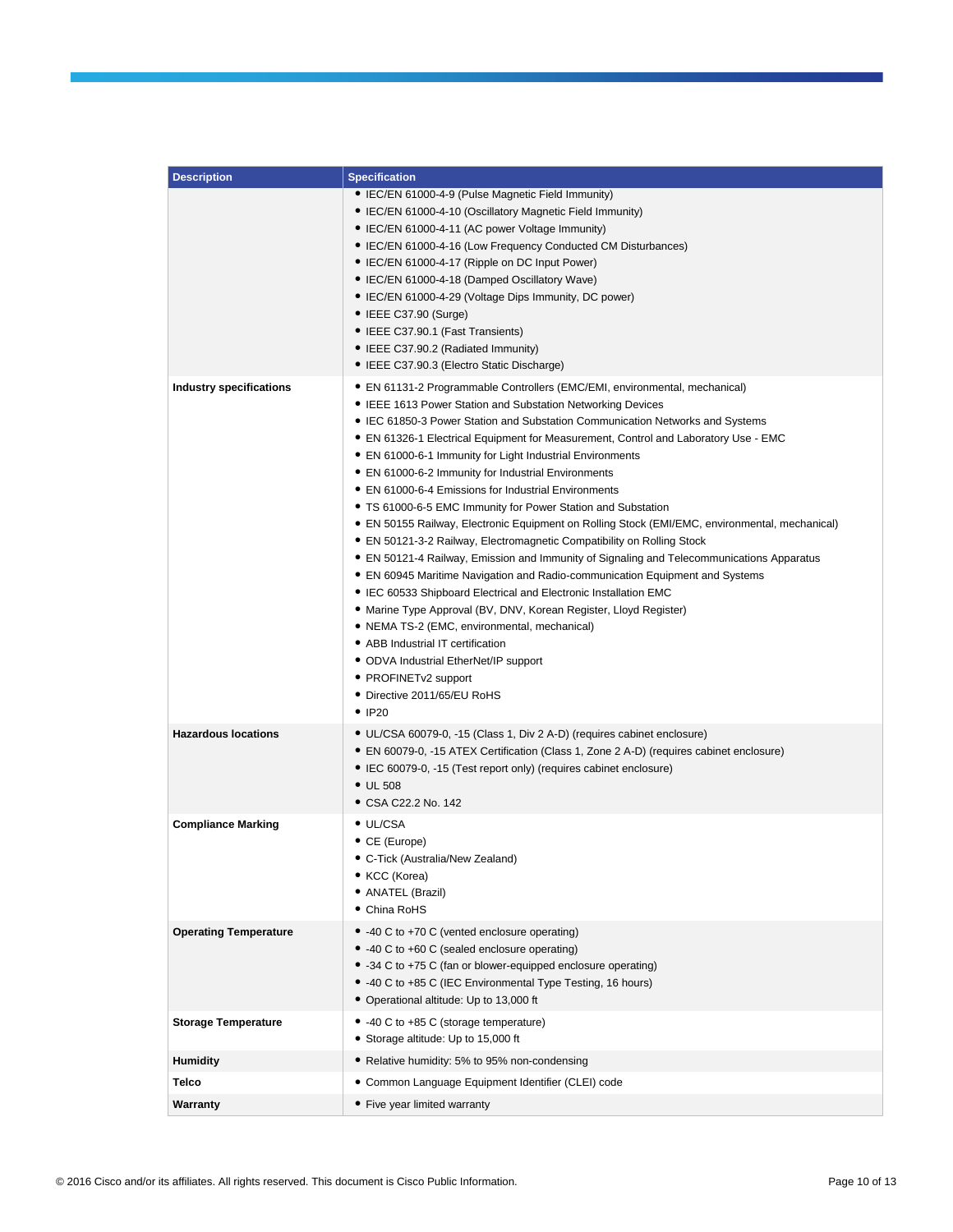### Service and Support

Cisco is committed to minimizing total cost of ownership (TCO). The company offers a portfolio of technical support services to help ensure that its products operate efficiently, remain highly available, and benefit from the most upto-date system software. The services and support programs described in Table 7 are available as part of the Cisco Desktop Switching Service and Support solution and are available directly from Cisco and through resellers.

| Table 7. |  |  | Cisco Services and Support Programs |
|----------|--|--|-------------------------------------|
|          |  |  |                                     |

| <b>Service and Support</b>                                                                                                                                                                                                                                                                                                                      | <b>Features</b>                                                                                                                                                                                                                                                                                                                                                                                                      | <b>Benefits</b>                                                                                                                                                                                                                                                   |
|-------------------------------------------------------------------------------------------------------------------------------------------------------------------------------------------------------------------------------------------------------------------------------------------------------------------------------------------------|----------------------------------------------------------------------------------------------------------------------------------------------------------------------------------------------------------------------------------------------------------------------------------------------------------------------------------------------------------------------------------------------------------------------|-------------------------------------------------------------------------------------------------------------------------------------------------------------------------------------------------------------------------------------------------------------------|
| <b>Advanced Services</b>                                                                                                                                                                                                                                                                                                                        |                                                                                                                                                                                                                                                                                                                                                                                                                      |                                                                                                                                                                                                                                                                   |
| • Cisco Total Implementation Solutions (TIS),<br>available direct from Cisco<br>• Cisco Packaged TIS, available through<br>resellers<br>• Cisco SMARTnet <sup>®</sup> and SMARTnet Onsite<br>support, available direct from Cisco<br>• Cisco Packaged SMARTnet support<br>program, available through resellers<br>• Cisco SMB Support Assistant | • Project management<br>Site survey, configuration, and deployment<br>• Installation, text, and cutover<br>$\bullet$ Training<br>• Major moves, adds, and changes<br>• Design review and product staging<br>• Access to software updates 24 hours<br>• Web access to technical repositories<br>• Telephone support through the Cisco<br>Technical Assistance Center (TAC)<br>• Advance replacement of hardware parts | • Supplements existing staff<br>• Helps ensure that functions meet needs<br>• Mitigates risk<br>• Helps enable proactive or expedited issue<br>resolution<br>• Lowers TCO by taking advantage of Cisco<br>expertise and knowledge<br>• Minimizes network downtime |

# Ordering Information

Table 8 gives ordering information for the Cisco IE 3000 Series.

#### **Table 8.** Ordering Information for Cisco IE 3000 Series

| <b>Description</b> | <b>Specification</b>                                                                                                                                                                                                                                                                                                                                                                                             |
|--------------------|------------------------------------------------------------------------------------------------------------------------------------------------------------------------------------------------------------------------------------------------------------------------------------------------------------------------------------------------------------------------------------------------------------------|
| IE-3000-4TC        | • Industrial Ethernet switch<br>• 4 Ethernet 10/100 ports and 2 dual-purpose uplinks (each dual-purpose uplink port has 1 10/100/1000<br>Ethernet port and 1 SFP-based Gigabit Ethernet port, 1 port active)<br>• Each switch supports 2 Cisco modules, 1 Cisco IEM-3000-8FM= module, or 1 Cisco IEM-3000-8TM=<br>module and 1 Cisco IEM-3000-8FM= module<br>• Layer 2 LAN Base image installed                  |
| IE-3000-8TC        | • Industrial Ethernet switch<br>• 8 Ethernet 10/100 ports and 2 dual-purpose uplinks (each dual-purpose uplink port has 1 10/100/1000<br>Ethernet port and 1 SFP-based Gigabit Ethernet port, 1 port active)<br>• Each switch supports 2 Cisco IEM-3000-8TM= modules, 1 Cisco IEM-3000-8FM= module, or 1 Cisco<br>IEM-3000-8TM= module and 1 Cisco IEM-3000-8FM= module<br>• Layer 2 LAN Base image installed    |
| IE-3000-4TC-E      | • Industrial Ethernet switch<br>• 4 Ethernet 10/100 ports and 2 dual-purpose uplinks (each dual-purpose uplink port has 1 10/100/1000<br>Ethernet port and 1 SFP-based Gigabit Ethernet port, 1 port active)<br>• Each switch supports 2 Cisco modules, 1 Cisco IEM-3000-8FM= module, or 1 Cisco IEM-3000-8TM=<br>module and 1 Cisco IEM-3000-8FM= module<br>• Layer 3 IP Services image installed               |
| IE-3000-8TC-E      | • Industrial Ethernet switch<br>• 8 Ethernet 10/100 ports and 2 dual-purpose uplinks (each dual-purpose uplink port has 1 10/100/1000<br>Ethernet port and 1 SFP-based Gigabit Ethernet port, 1 port active)<br>• Each switch supports 2 Cisco IEM-3000-8TM= modules, 1 Cisco IEM-3000-8FM= module, or 1 Cisco<br>IEM-3000-8TM= module and 1 Cisco IEM-3000-8FM= module<br>• Layer 3 IP Services image installed |
| IEM-3000-8TM=      | • Expansion Copper module for Cisco IE-3000-4TC and IE-3000-8TC switches<br>• 8 10/100 TX ports                                                                                                                                                                                                                                                                                                                  |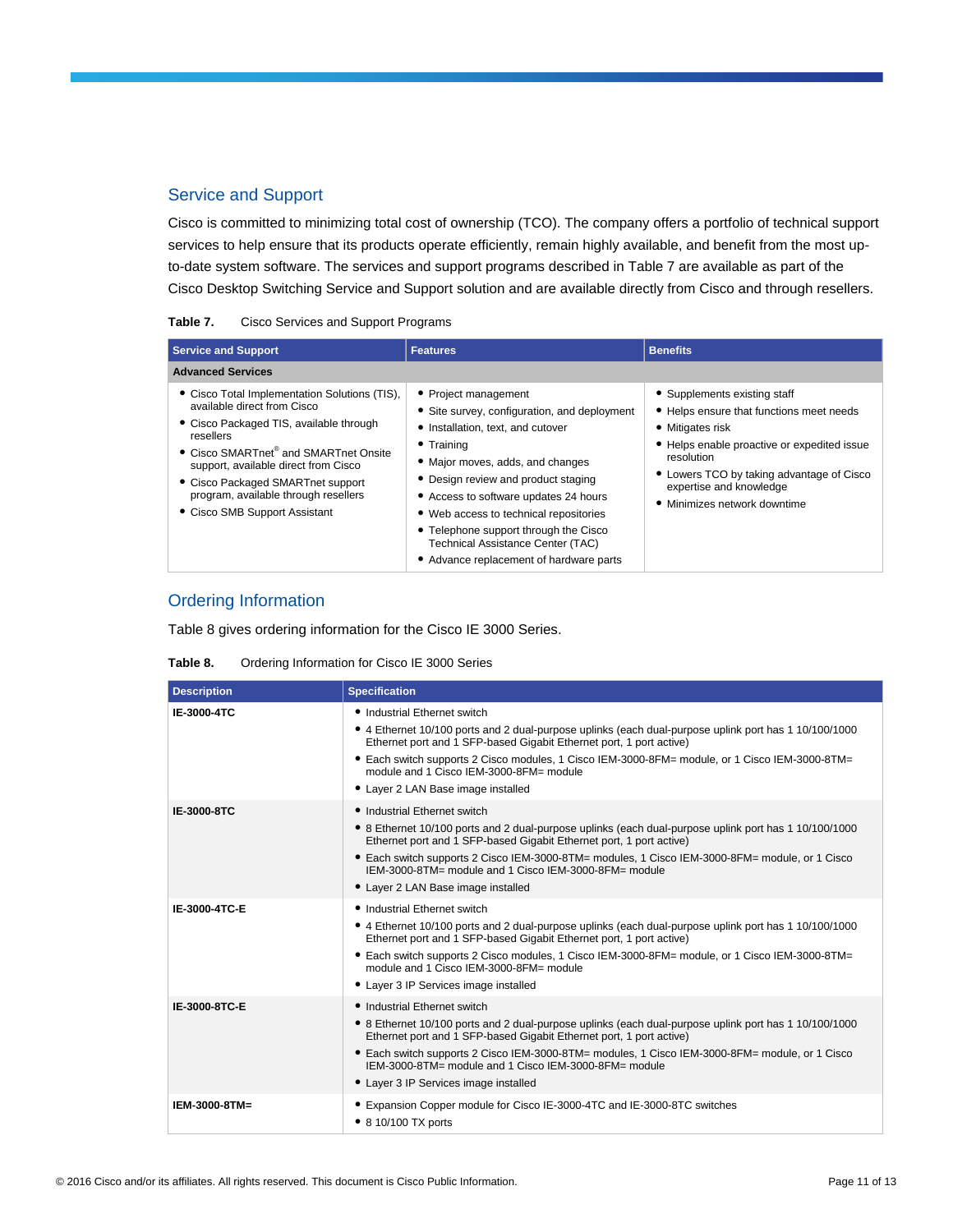| <b>Description</b>      | <b>Specification</b>                                                                                                                                                                               |
|-------------------------|----------------------------------------------------------------------------------------------------------------------------------------------------------------------------------------------------|
| IEM-3000-8FM=           | • Expansion Fiber module for Cisco IE-3000-4TC and IE-3000-8TC switches<br>$\bullet$ 8 100 FX ports                                                                                                |
| IEM-3000-4SM=           | • Expansion SFP module for Cisco IE-3000-4TC and IE-3000-8TC switches<br>• 4 100M SFP ports                                                                                                        |
| IEM-3000-8SM=           | • Expansion SFP module for Cisco IE-3000-4TC and IE-3000-8TC switches<br>• 8 100M SFP ports                                                                                                        |
| IEM-3000-4PC=           | • Expansion PoE/PoE+ module for Cisco IE-3000-4TC and IE-3000-8TC switches<br>● 4 10/100 PoE/PoE+ ports<br>• External PoE power source (44-57 VDC for PoE/ 50-57 VDC for PoE+)                     |
| IEM-3000-4PC-4TC=       | • Expansion PoE/PoE+ module for Cisco IE-3000-4TC and IE-3000-8TC switches<br>• 4 non-PoE ports and 4 10/100 PoE/PoE+ ports<br>• External PoE power source (44-57 VDC for PoE/ 50-57 VDC for PoE+) |
| $PWR-IE50W-AC=$         | • Expansion power module for IE-3000-4TC and IE-3000-8TC switches                                                                                                                                  |
| PWR-IE50W-AC-IEC=       | • Expansion power module for IE-3000-4TC and IE-3000-8TC switches                                                                                                                                  |
| PWR-IE65W-PC-AC=        | • AC-DC, 54VDC power module to support 65 watts for PoE/PoE+ modules                                                                                                                               |
| PWR-IE65W-PC-DC=        | • DC-DC, 54VDC power module to support 65 watts for PoE/PoE+ modules                                                                                                                               |
| CAB-SM-LCSC-1M          | • 1m-fiber single-mode LC-to-SC connectors                                                                                                                                                         |
| CAB-SM-LCSC-5M          | • 5m-fiber single-mode LC-to-SC connectors                                                                                                                                                         |
| CF-IE3000=              | • IE 3000 Compact Flash                                                                                                                                                                            |
| <b>PWR-IE3000-CLP=</b>  | • IE 3000 Power Transformer Spare connector clip                                                                                                                                                   |
| <b>PWR-IE3000-CNCT=</b> | • IE 3000 Power Spare connector                                                                                                                                                                    |
| LPNL-IE3000=            | • IE 3000 Left Panel Spare                                                                                                                                                                         |
| <b>RPNL-IE3000=</b>     | • IE 3000 Right Panel Spare                                                                                                                                                                        |
| DINCLP-IE3000=          | • Din-rail clip 4 pack Spare                                                                                                                                                                       |
| BMP-IE3000=             | • Din-rail clip bumper 4 pack Spare                                                                                                                                                                |
| STK-RACKMNT-2955=       | • Din-rail adapter for rack mounting                                                                                                                                                               |

For more information about Cisco products, contact:

- United States and Canada: 800 553-6387
- Europe: 32 2 778 4242
- Australia: 612 9935 4107
- Other: 408 526-7209
- URL: [http://www.cisco.com](http://www.cisco.com/)

#### Cisco Capital

#### **Financing to Help You Achieve Your Objectives**

Cisco Capital can help you acquire the technology you need to achieve your objectives and stay competitive. We can help you reduce CapEx. Accelerate your growth. Optimize your investment dollars and ROI. Cisco Capital financing gives you flexibility in acquiring hardware, software, services, and complementary third-party equipment. And there's just one predictable payment. Cisco Capital is available in more than 100 countries. [Learn more.](http://www.cisco.com/web/ciscocapital/americas/us/index.html)